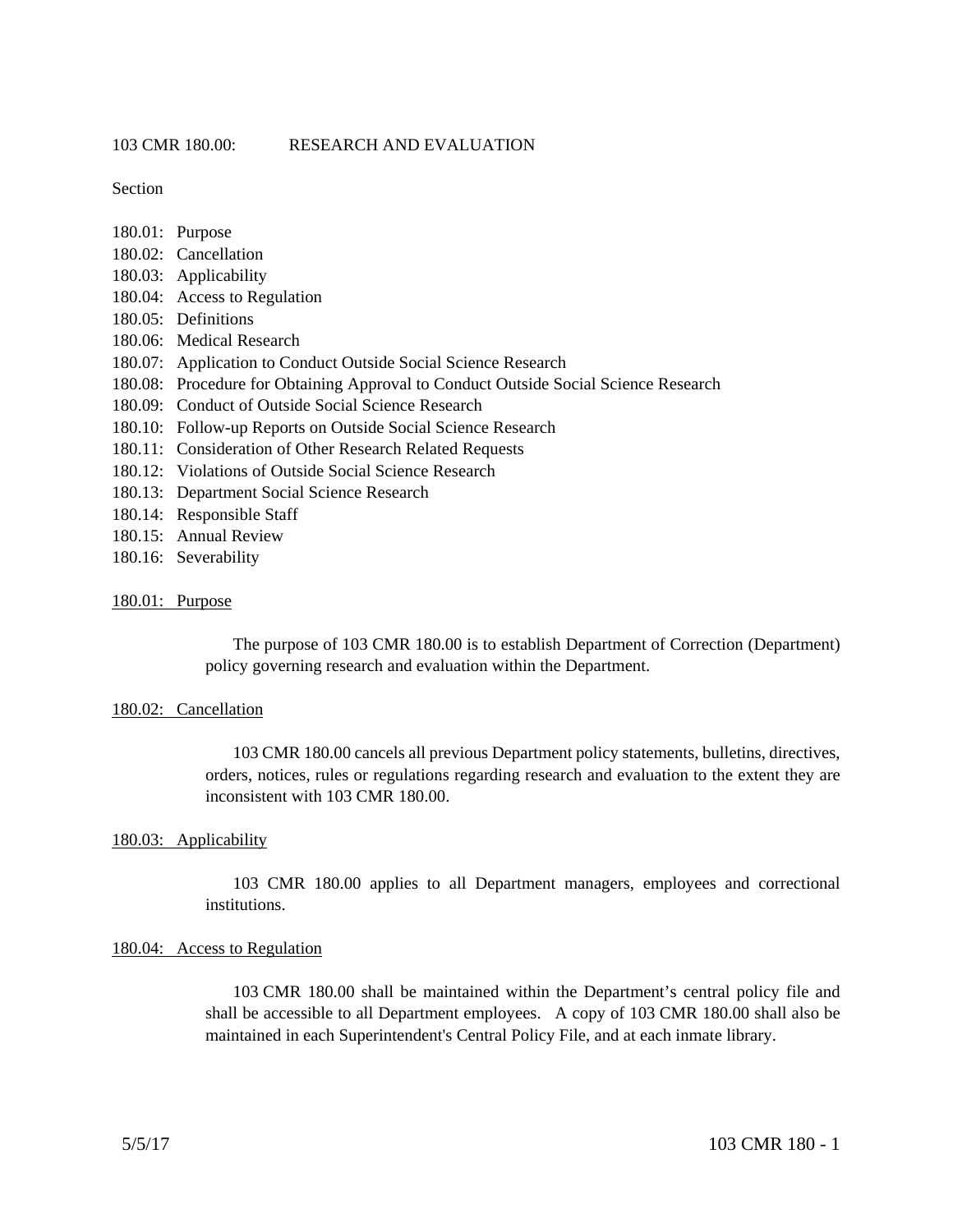## 180.05: Definitions

Criminal Offender Record Information (CORI). Records and data in any communicable form compiled by a criminal justice agency which concerns an identifiable individual and relates to the nature or disposition of a criminal charge, an arrest, a pretrial proceeding, other judicial proceeding, sentencing, incarceration, rehabilitation or release.

Department. The Department of Correction.

Department of Criminal Justice Information Services (DCJIS) (formerly the Criminal History Systems Board). The Massachusetts authority responsible for the quality control of all data entered into the NCIC systems, and management of policy compliance for the collection, storage, dissemination, and usage of CORI through the DCJIS and/or other mediums.

Department Research. Studies conducted by Department employees usually by, or in conjunction with, the Department's Research and Planning Division.

Division Head. The administrator responsible for the operations of a particular division.

Executive Director of Strategic Planning and Research. The administrator responsible for the oversight of the Performance Measures Division, Research and Planning, and Grants.

Medical Research. Medical research shall include, but not be limited to, medical experiments, cosmetic and pharmaceutical studies using inmate subjects.

Outside Research. Studies conducted by individuals from universities, research firms, or other agencies. These individuals are not Department employees conducting research under the auspices of the Department.

Principal Researcher. The person who provides on-site supervision of an outside research study, and is responsible for the detailed conduct of the research.

Social Science Research. Research that includes, but is not limited to, studies involving the use of interviews, questionnaires, participant observation and reviews of case records. It shall not include any study that exposes research subjects to the possibility of physical, physiological, or other harm as a consequence of their participation in the study.

Superintendent. The chief administrative officer of a state correctional institution.

# 180.06: Medical Research

Inmates within the custody of the Department shall be permitted to participate in medical and pharmaceutical research. 103 CMR 180.00 policy permits inmate participation in medical or pharmaceutical research. Institutions electing to participate in such biomedical research shall be in compliance with all state and federal guidelines.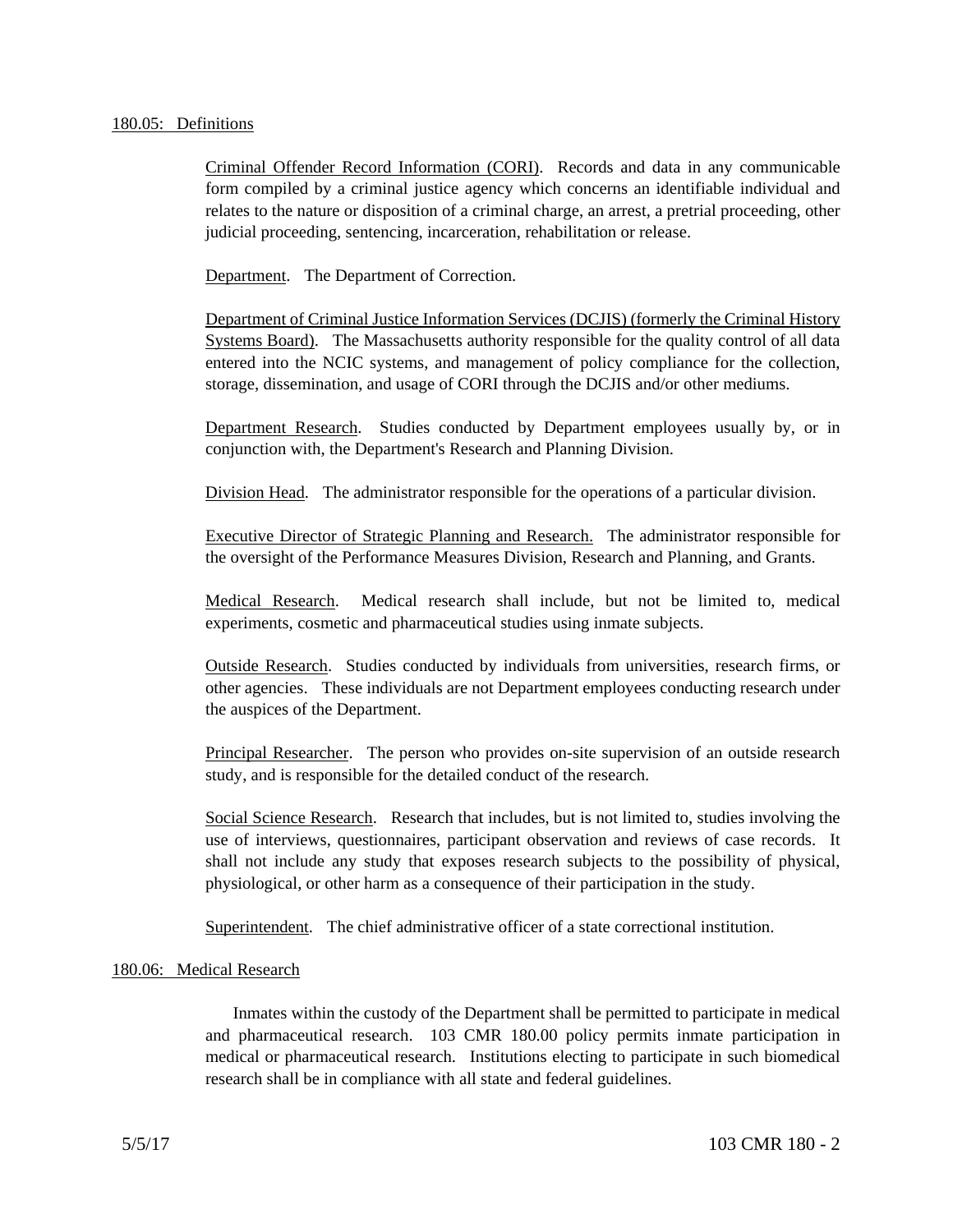(1) All proposals for clinical trials under 103 CMR 180.00 shall be submitted to the Deputy Commissioner of Clinical Services and Reentry for review and approval. Such trials must also be reviewed and approved by the Lemuel Shattuck Hospital Institutional Review Board (IRB). A copy of all proposals shall be kept on file in the Department's Research and Planning Division;

(2) All proposals for clinical trials under 103 CMR 180.00 must conform to the requirements of the Code of Federal Regulations (45 CFR 46, *et. seq*., *Protection of Human Subjects*), establishing special provisions which protect prisoners involved as human subjects in research activities, and applicable state law;

(3) All clinical trials under 103 CMR 180.00 shall be conducted within conditions approved by the Deputy Commissioner of Clinical Services and Reentry. The Health Services Division shall establish policies and procedures consistent with 103 CMR 180.00. (*See* 103 DOC 662: *Clinical Trials and Medical Research Involving Inmate Participation*, available at http://www.mass.gov/doc/policy).

(4) Nothing in 103 CMR 180.00 shall be construed as affording any inmate a protected right to participate in clinical trials or as creating any private right of action to enforce the provisions of 103 CMR 180.05 not otherwise available by law.

(5) Research that is comprised of both a medical and a social science component shall be submitted to the Research and Planning Division for review. The Executive Director of Strategic Planning and Research shall determine if any areas of the research require review by the Deputy Commissioner of Clinical Services and Reentry. If the determination is yes, both shall review the areas of research pertaining to his or her area of expertise and then make a joint recommendation to the Superintendents and the Commissioner.

# 180.07: Application to Conduct Outside Social Science Research

Applications to conduct outside research shall include the following:

(1) a cover page including title, names, and affiliations of principal investigators of proposed research;

(2) a one page abstract, written in layman terms, briefly describing the proposed research and the research goals of the project;

 (3) a *curricula vitae* or resume of the principal researcher and all research staff: knowledge and experience shall be judged in terms of recent, relevant, and successful experience of the staff to undertake the research activities;

(4) an endorsement by a recognized research organization, such as an accredited university or college, private foundation, consulting firm, or public agency that has a mandate to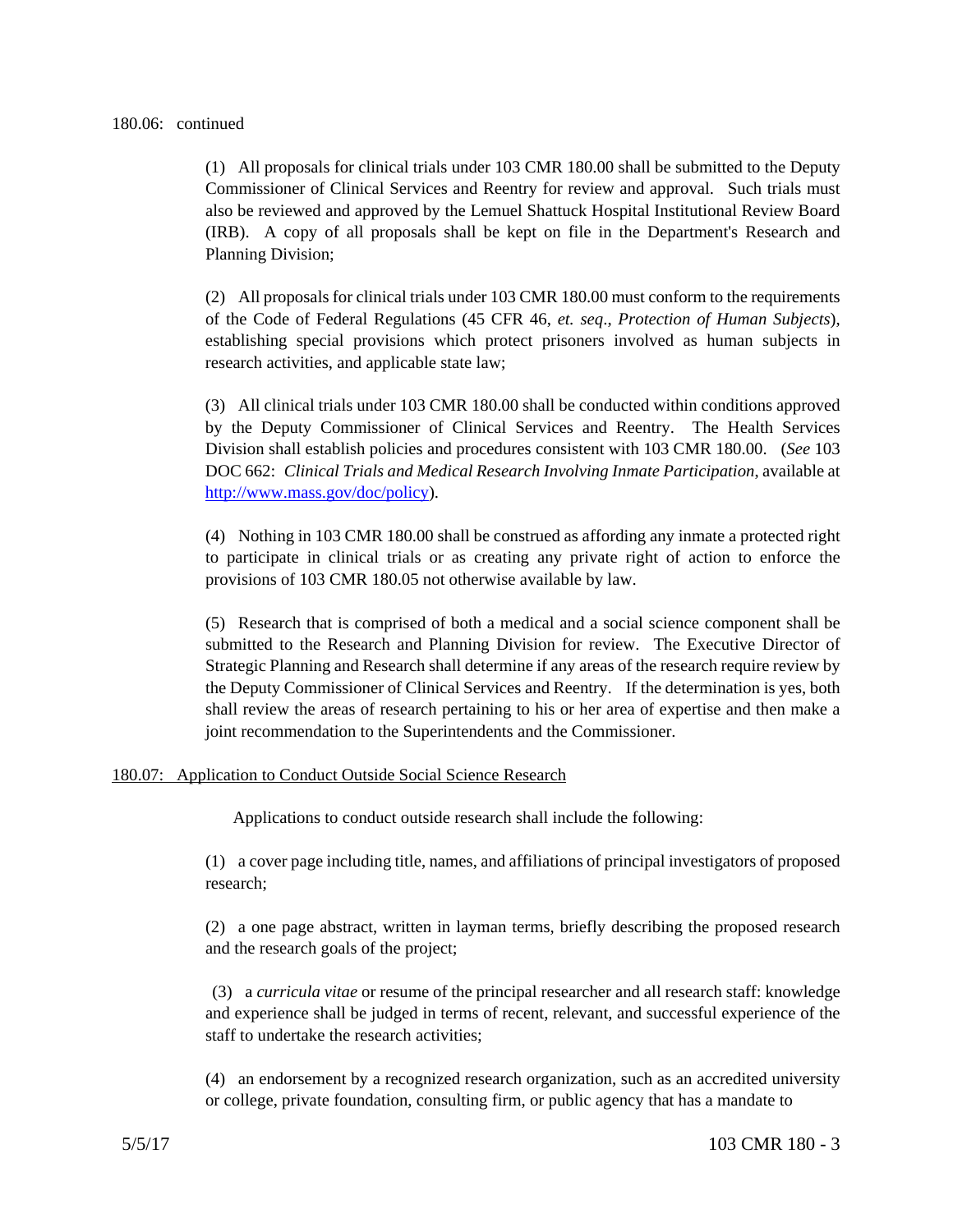perform research, certifying that the research proposal is for valid scientific, educational, or other public purposes;

(5) a research hypothesis, a list of the goals of study, and a justification for the research: the Research Director or designee shall evaluate the soundness of the statements about empirical reality involving the relationship of the variables proposed for study as they relate to the goals of the project;

(6) a detailed research design including:

(a) Department resources or personnel that may be needed for the study: specify the amount and extent of need as well as a description of the proposed duties of Department personnel;

(b) subjects for study: identify the sampling methodology and procedures for selecting inmate subjects or inmate records for the research. Describe the criteria used for sample selection as well as the proposed sample size and its relationship to the results;

(c) security procedures that shall be followed to protect subject privacy and confidentiality;

(d) the measurement of key variables: proposed definition and measurement of key variables in the research. Explain how these definitions and measurement methods duplicate or differ from those of previous research on this topic;

(e) choice of research and data collection methodologies: Proposed procedures for data collection as well as justification for chosen method. If triangulation of collection methods is used, provide separate justifications for each method. Data collection protocol (questionnaires, survey instruments, and/or survey schedules) shall be included; (f) data analysis: indicate the kind of analysis proposed. Specify the purpose and logic of the proposed analysis. The Executive Director of Strategic Planning and Research or designee shall evaluate the analysis methodology in terms of its fit with the proposed hypothesis, variables, and data;

(g) informed consent: a copy of the informed consent documentation as described in 103 CMR 180.08;

(h) details of compensation of any type, if any, proposed to be paid or made to the inmate subjects;

(i) results of the Institutional Review Board or Human Subjects Committee of the principal researcher's affiliated organization, when required;

(j) schedule for the various stages of research: a detailed timeline of the steps of the research process as well as an indication of specific duties to be performed by each member of the research team, scheduled start and completion dates, evidence that research can be completed within the timeframe specified;

(k) a detailed list of the expected outcomes of the research project;

(l) any item or equipment (*e.g*. recording devices) proposed to be used to conduct the research study.

(7) an application for new longitudinal studies shall, in addition to the requirements in 103 CMR 180.07(6)(a) through (l), include: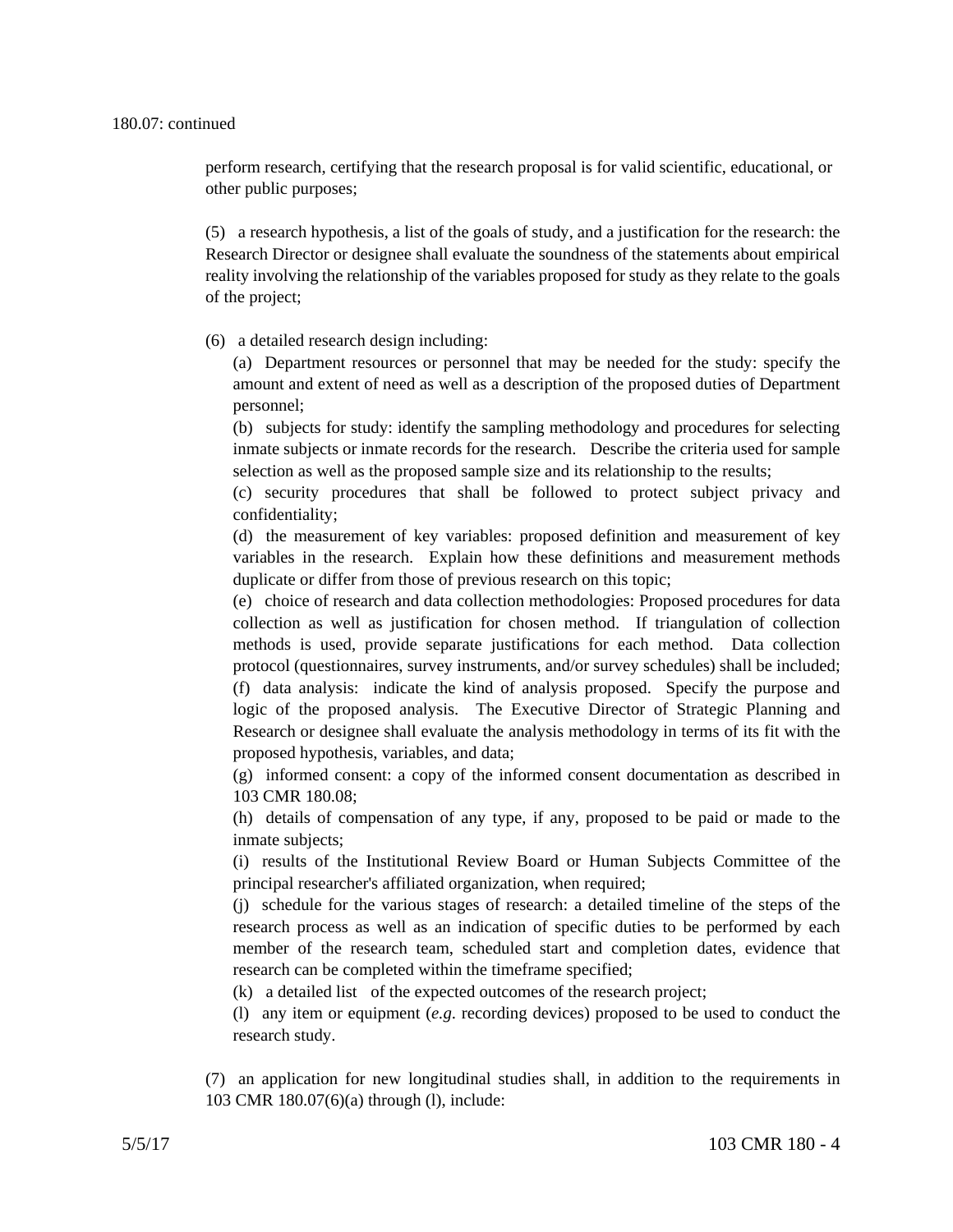- (a) a copy of the survey instrument to be used;
- (b) the frequency in which the interviews/surveys shall be conducted;
- (c) a time schedule of when the interviews/surveys shall take place;
- (d) the amount of time required to conduct each interview/survey;

(e) a statement of the procedure used to conduct the interviews (*e.g*., in person, phone, mail).

## 180.08: Procedure for Obtaining Approval to Conduct Outside Social Science Research

(1) For research involving inmate contact at a correctional facility, the following procedures are required:

(a) Three hard copies and one electronic version of the application prepared in accordance with 103 CMR 180.06 shall be submitted to the Executive Director of Strategic Planning and Research or designee. If the application is deemed complete and acceptable, one copy of the application shall be circulated by the Research and Planning Division to the appropriate Superintendent(s) of the institutions and/or Division Heads where the research will be conducted;

(b) the Superintendent and/or Division Head shall return a copy of the application with a recommendation to the Research and Planning Division;

(c) the Research and Planning Division shall forward the research application with the results of its review and a recommendation, including recommendations from Superintendents and/or Division Heads, to the Commissioner for final decision;

(d) the Commissioner shall provide written notification of the decision to approve or disapprove a research proposal to the Research and Planning Division. The Research and Planning Division shall notify the applicant and all relevant parties, such as the Superintendents and Division Heads.

(2) For research to be performed at the Department that does not involve inmate contact, the following procedures are required:

(a) three hard copies and one electronic version of the application prepared in accordance with 103 CMR 180.06 shall be submitted to the Research and Planning Division. If the application is deemed complete and acceptable, one copy of the application shall be forwarded to the Commissioner for final decision, along with the recommendation of the Department's Research and Planning Division;

(b) research that is to be conducted involving Superintendents, management, staff, officers, vendors, *etc*., shall also be approved by the Commissioner and if necessary, the applicable employee union;

(c) the Commissioner shall provide written notification of a decision to approve or disapprove a research proposal to the Research and Planning Division. The Research and Planning Division shall notify the applicant and all Department Superintendents and Division Heads as relevant.

(3) For research that requires access to CORI, the following procedures are required: (a) an application shall be made to DCJIS as required by 803 CMR 8.00: *Obtaining Criminal Offender Record Information (CORI) for Research Purposes*. An application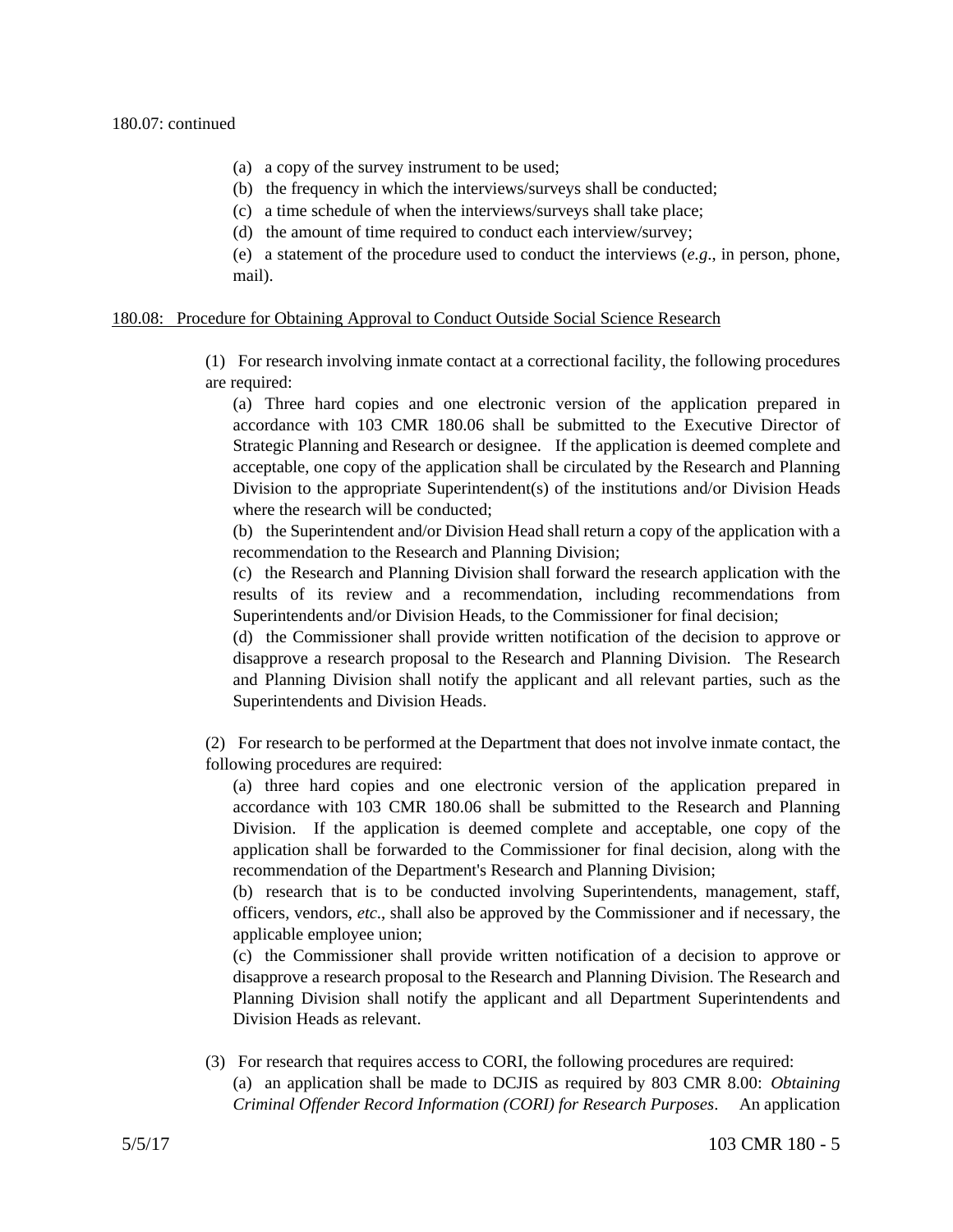may be requested by contacting the DCJIS Legal Department directly;

(b) the date on which the DCJIS Research application was submitted shall be provided to the Department's Research and Planning Division;

(c) individuals, contractors of the Department or other agencies with CORI clearance for purposes other than research (*e.g*., therapeutic treatment) shall file an "Application for Access to CORI for Research Purposes" with DCJIS. The Department's Research and Planning Division shall require compliance with 103 CMR 180.06 in the form of a separate application;

(d) the applicant shall provide the Research and Planning Division with a copy of the decision letter from DCJIS. No research involving access to CORI shall be permitted to commence until written approval from DCJIS and the Commissioner has been verified;

(e) the Commissioner shall provide written notification of the decision to approve or disapprove a research proposal to the Research and Planning Division. The Research and Planning Division shall notify the applicant and all Department Superintendents and Division Heads as relevant.

(4) All proposed research projects require an application to be submitted in accordance with 103 CMR 180.06. If the research project is a continuation of a previously approved research project, a new, complete application shall be submitted. Before the public release of any of the research data or findings from the initial project, the Research and Planning Division, appropriate Superintendent(s), Division Head(s), and the Commissioner shall review all research reports, research notes, presentations, and drafts of articles or publications involving the results of research conducted at the Department. All initial research project results shall be reviewed before approval will be granted for continuation projects;

(5) For research projects intended to be included in any funded grant application (federal, state, non-profit, private, foundation or for-profit), final approval from the Commissioner shall be secured BEFORE submitting the application for funding. The Department cannot guarantee approval of projects funded in advance of seeking approval to conduct research from the Department.

(6) Documentation supporting Institutional Review Board (IRB) or Human Subject Review committee approval shall be furnished in advance of submission for Department review.

#### 180.09: Conduct of Outside Social Science Research

(1) For research not involving direct contact with inmates, the following procedures are required:

(a) research involving CORI shall be conducted as required by 803 CMR 2.00 through 9.00;

(b) the principal researcher shall maintain records adequate to enable the Department's Research and Planning Division or the institution Superintendent and/or Division Head(s) to ascertain the status of the study at any time;

(c) no employee of the Department (staff, officers, management, and vendors) shall receive compensation, remuneration, or payment of any kind from the researcher. An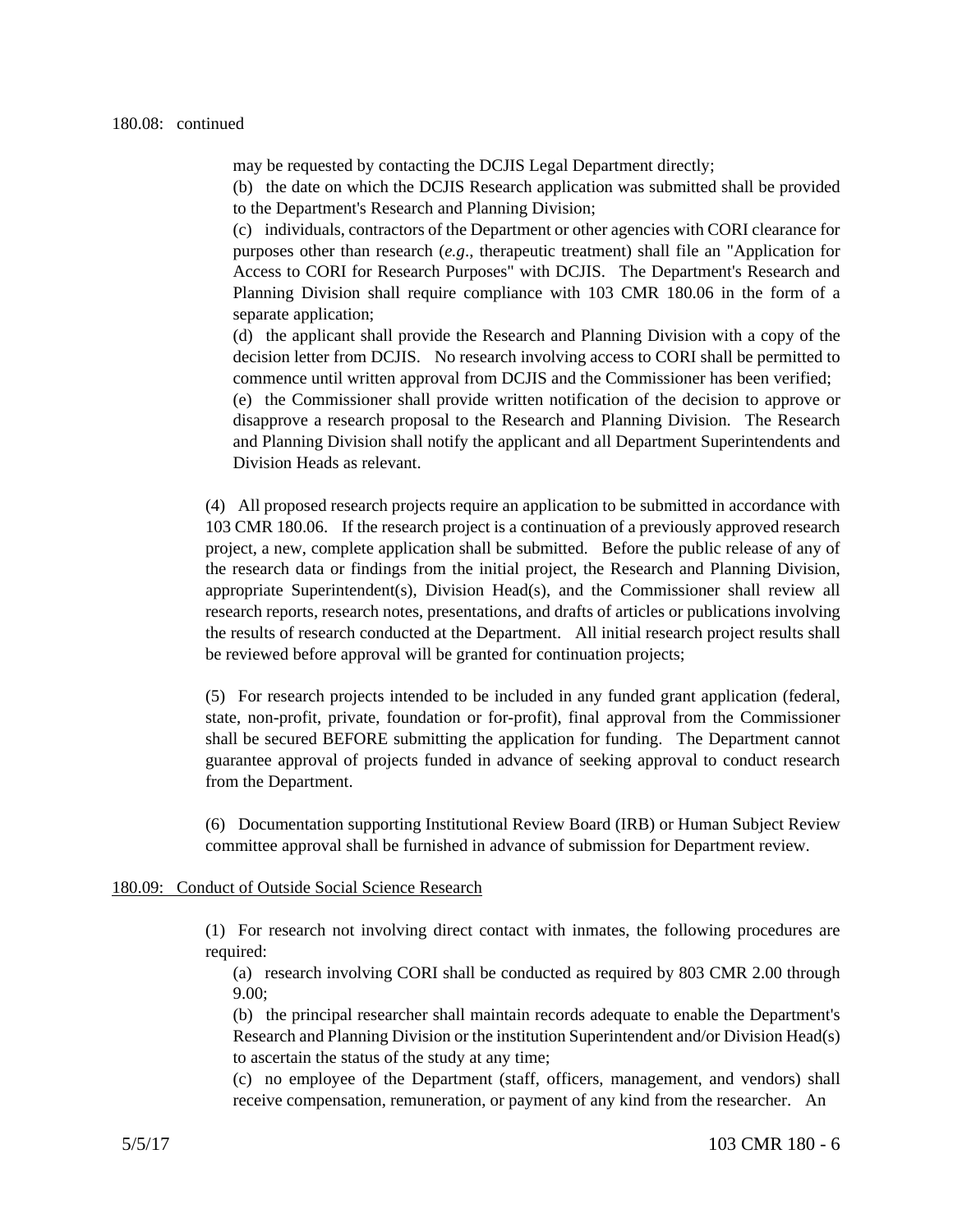employee receiving such compensation, remuneration, or payment shall be subject to administrative sanctions deemed appropriate by the Commissioner;

(2) For research involving direct contact with inmates, the following procedures are required:

(a) the principal researcher shall maintain records adequate to enable the Department's Research and Planning Division or the institution Superintendent and/or Division Head(s) to ascertain the status of the study at any time;

(b) informed consent: consent shall be given by persons who are competent to consent, have consented voluntarily, and are informed about the research. The study and its justification shall be explained to all potential participants. A written summary in layman's language shall be prepared to facilitate this explanation and a copy shall be provided to each potential participant. It shall be made clear to all inmates that participation in the research shall be purely voluntary and participation shall in no way affect the terms or length of confinement.

(c) any data collected during the course of the research shall be used only in the manner described to the subject prior to participation in the study or in a manner specifically permitted by the subject subsequently;

(d) no inmate who is a research subject shall receive compensation, remuneration, or payment of any kind in connection with a research study without the express permission of the Superintendent of the institution. Such payments, if approved, shall be consistent with legal guidelines relating to work release and other inmate work programs conducted by the Department;

(e) no employee of the Department shall receive compensation, remuneration, or payment of any kind from the researcher. An employee receiving such compensation, remuneration, or payment shall be subject to administrative sanctions deemed appropriate by the Commissioner.

# 180.10: Follow-up Reports on Outside Social Science Research

(1) Every six months the principal researcher shall forward to the Research and Planning Division a progress report. The progress of the project relative to its proposed timeline should also be reported. This report shall be on official letterhead and detail the current stage of the project, the primary components completed and the primary components to be completed.

Note: Failure to provide timely and adequate progress reports may result in the termination of the research project.

(2) Any changes to the study from that approved by the Department cannot be made without explicit approval by the Executive Director of Strategic Planning and Research or designee.

(3) Notification of any incidents or problems resulting from the research must be made to the Executive Director of Strategic Planning and Research or designee within 24 business hours of occurrence.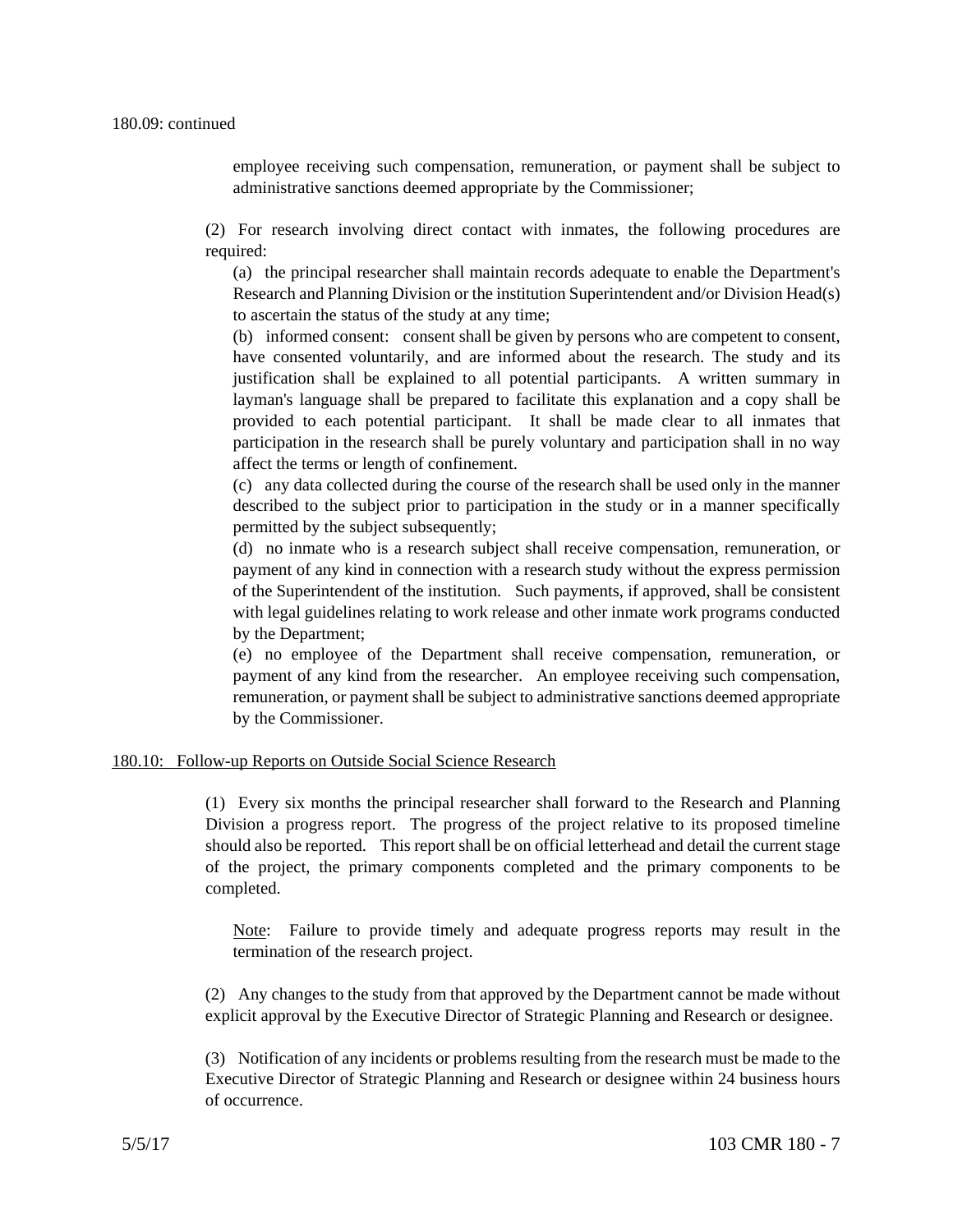(4) When the entire research project is completed, notification of completion, a copy of any and all reports, research notes, presentations, or research papers that may be prepared or published, shall be provided by the principal researcher to the Research and Planning Division for review and comment. The Executive Director of Strategic Planning and Research or designee shall share such documents with appropriate Superintendents, Division Heads and other Department staff. This material shall be submitted at least one month prior to the public release of any of the research data or findings.

(5) All subsequent publications and presentations derived from the findings of this research project, including results, should be submitted to the Research and Planning Division for review and comment one month prior to the public release of the publication or the presentation.

Note: Failure to notify the Research and Planning Division of project completion and the submission of all related documents, including publications and presentations, for review and comment may result in the denial of future access to the Department for research purposes.

(6) If the project is not completed within the approved time frame an extension must be requested from the Executive Director of Strategic Planning and Research or designee. If an extension has not been granted by the Executive Director of Strategic Planning and Research or designee, the project may be terminated.

(7) In any reports, papers, or research notes the researchers shall not use the correct names of subjects or describe any inmate or research subject in such detail that the subjects might be identified unless the participant explicitly agrees in writing.

(8) The written policy and procedures governing the conduct of research within the Department shall comply with state and federal regulations and guidelines. The use and dissemination of the research finding(s) are expected to be within the framework of accepted professional and scientific ethics.

### 180.11: Consideration of Other Research Related Requests

The Executive Director of Strategic Planning and Research or designee reserves the right to determine whether some research related requests are such that the request may be granted with the submittal of a less extensive application than required by 103 CMR 180.06. Such research requests posed to the Department may include, but are not restricted to:

(a) existing longitudinal studies whereby the researchers need to establish that participants of their original study currently reside at the Department. Researchers shall request permission to conduct research involving an inmate, whether it is to interview the inmate(s), have the inmate(s) complete a questionnaire, or some other means of participation in a research study. However, in such cases, researchers are required to submit at a minimum the information required by 103 CMR 180.06. The Executive Director of Strategic Planning and Research or designee may request additional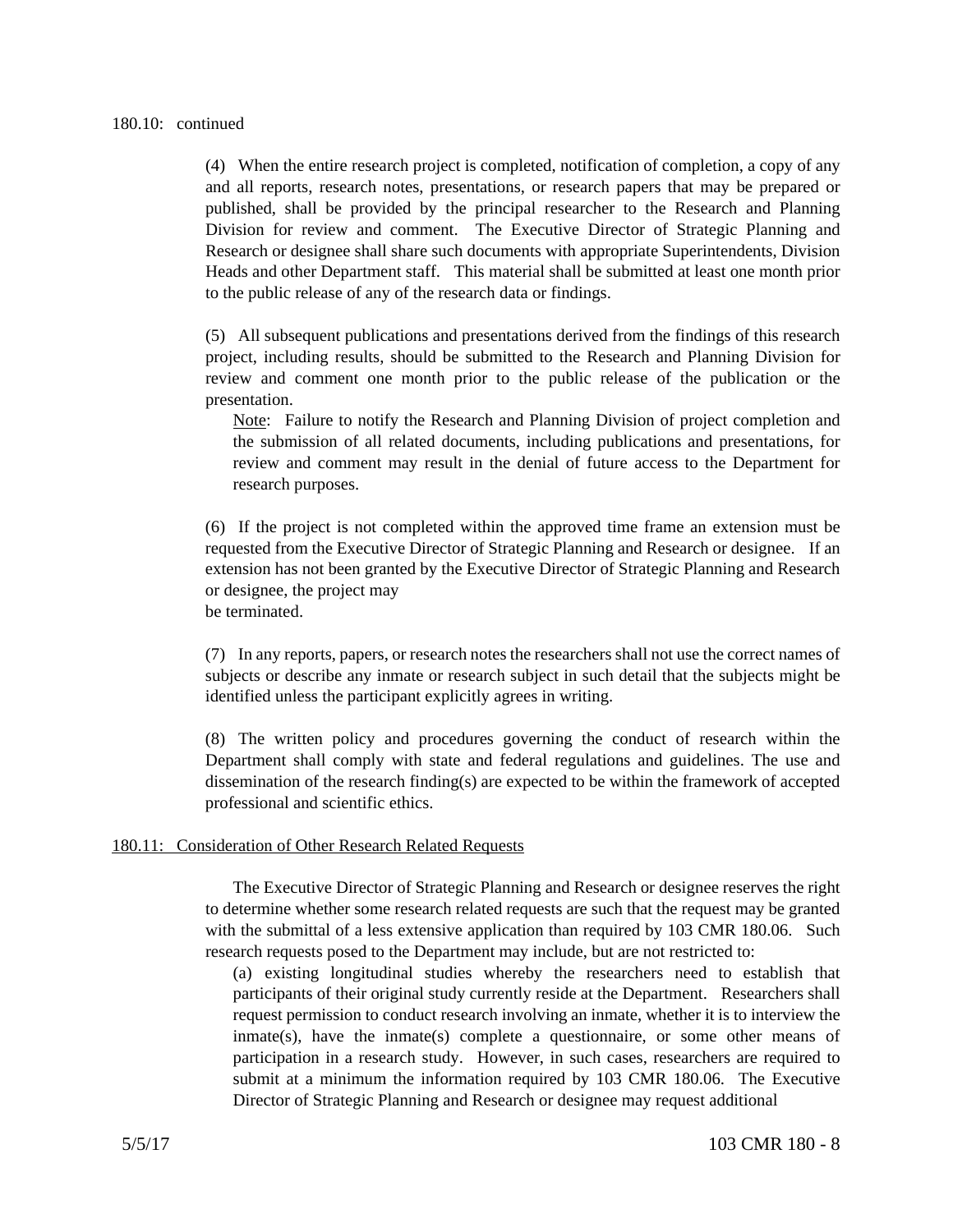### 180.11: continued

information related to the study and grant permission for inmates to participate along with approval from the Superintendent at the institution where each identified inmate resides; (b) surveys sent to Department staff, a copy of which should be provided to the Research and Planning Division;

(c) requests for information that involve research staff or other Department staff to ascertain data

not already in the public domain.

(d) requests to interview or otherwise study five or fewer inmates. Approval from the Superintendent(s) at the institution where each identified inmate is housed is required.

(e) requests to interview or otherwise study five or fewer employees of the Department. Approval from the Superintendent(s) or Division Head(s) where the employees work is required.

## 180.12: Violations of Outside Social Science Research

(1) Violations of 103 CMR 180.00 on outside research or other department regulations in the course of the research may lead to removal of permission to conduct the current study and any further research.

(2) Violations of 803 CMR 8.00: *Obtaining Criminal Offender Record Information (CORI) for Research Purposes* with regard to CORI may subject the violator to civil or criminal liability under M.G.L. c. 6, §§ 177 and 178. M.G.L. c. 6, §§ 177 and 178 provide that it is a criminal offense to knowingly disclose to any unauthorized person or agency any criminal offender record information concerning an individual or to knowingly falsify any criminal offender record information. Unauthorized access to or dissemination of criminal offender record information is punishable by a fine of not more than \$5,000.00, or imprisonment in a jail or house of correction for not more than one year, or both for each knowing violation. Any such dissemination is also subject to a suit for civil damages and/or a civil fine of not less than \$100.00 and not more than \$1,000.00 for each such knowing violation.

### 180.13: Department Social Science Research

(1) Research Design. A research design for Department research shall be prepared in accordance with 103 CMR 180.06(6).

(2) Superintendent Review. If the study is to be performed at a correctional institution, the superintendent shall have the opportunity to review the research design and make any recommendations prior to the start of research.

(3) Division Head Review. If the study is to be conducted in conjunction with a Department division, the Division Head shall have the opportunity to review the research design and make any recommendations prior to the start of the research.

(4) Commissioner Review. The Commissioner shall have the opportunity to review the research design and make the decision regarding approval or disapproval of the research.